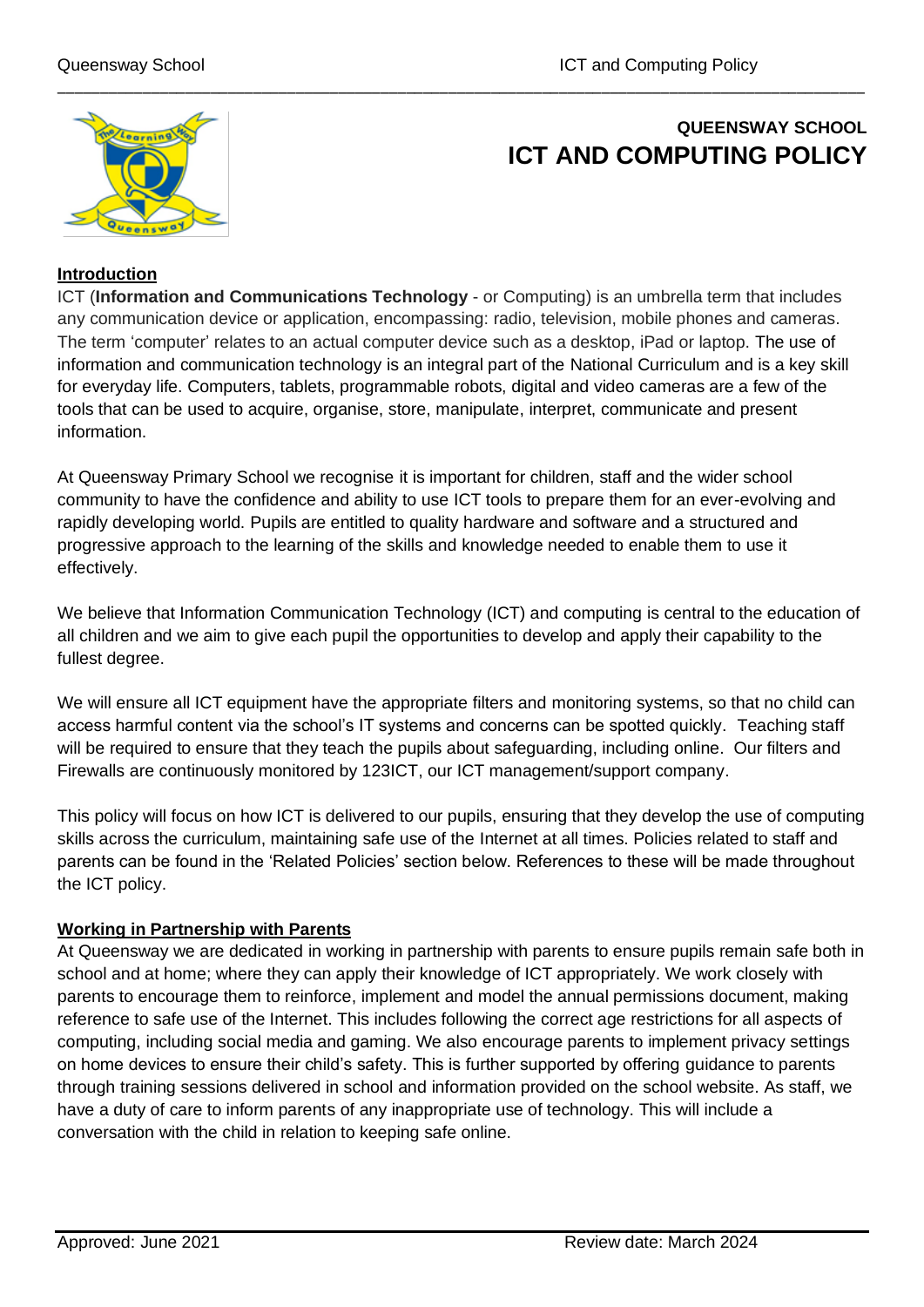#### \_\_\_\_\_\_\_\_\_\_\_\_\_\_\_\_\_\_\_\_\_\_\_\_\_\_\_\_\_\_\_\_\_\_\_\_\_\_\_\_\_\_\_\_\_\_\_\_\_\_\_\_\_\_\_\_\_\_\_\_\_\_\_\_\_\_\_\_\_\_\_\_\_\_\_\_\_\_\_\_\_\_\_\_\_\_\_\_\_\_\_\_\_\_\_ **Aims**

At Queensway we aim to:

- Ensure all staff and pupils are confident, competent and independent users of ICT
- Use ICT where appropriate to ensure pupils are motivated, challenged and inspired in all areas of the curriculum
- Develop the ICT competence and skills of pupils through computing lessons and provide them with the opportunity to consolidate these in a cross-curricular context
- Ensure pupils are challenged in their use of ICT and are provided with exciting and creative ways in which to share their learning
- Develop pupils ability to use ICT appropriately and choose software suitable for a particular task
- Develop pupils understanding of how to use technology safely and responsibly
- Provide continuity and progression in ICT skills which will serve them for later life
- Meet the requirements of the National Curriculum fully and help all pupils achieve the highest possible standards
- Use ICT as a form of communication with parents, pupils and the wider community
- To provide all staff with the training and support to ensure that they can confidently use ICT to its full potential in all aspects of school life

## **National Curriculum Aims**

The National Curriculum for computing aims to ensure that all pupils:

- Can understand and apply the fundamental principles and concepts of computer science, including abstraction, logic, algorithms and data representation
- Can analyse problems in computational terms, and have repeated practical experience of writing computer programs in order to solve such problems
- Can evaluate and apply information technology, including new or unfamiliar technologies, analytically to solve problems.
- Are responsible, competent, confident and creative users of information and communication technology.

## **Planning**

Lessons are planned in line with the National Curriculum and our Computing Progression of Skills objectives. These are used to inform the Long Term and Medium Term Plans, which enable pupils to achieve stated objectives and further their knowledge, allowing for clear progression as they move up the school. Pupil progress is recorded by teachers on the Progression of Skills document, stating whether a child is working towards, expected or working at greater depth.

## **ICT and Computing in the National Curriculum**

ICT and computing will be taught across the curriculum and wherever possible, integrated into other subjects. There may be a need for stand-alone ICT sessions to teach skills that can then be applied in the cross-curricular sessions.

At Queensway we realise that typing is an important life skill. Typing will be taught throughout Key Stages 1 and 2 to ensure all children leave Queensway School at the end of KS2 as competent typists.

## **Foundation Stage**

It is important in the Foundation Stage to give children a broad, play-based experience of IT and computing in a range of contexts, including outdoor play; ICT is not just about computers. Environments should feature computing scenarios based on experience in the real world; such as role-play. Children gain confidence, control and language skills through opportunities such as 'programming' each other using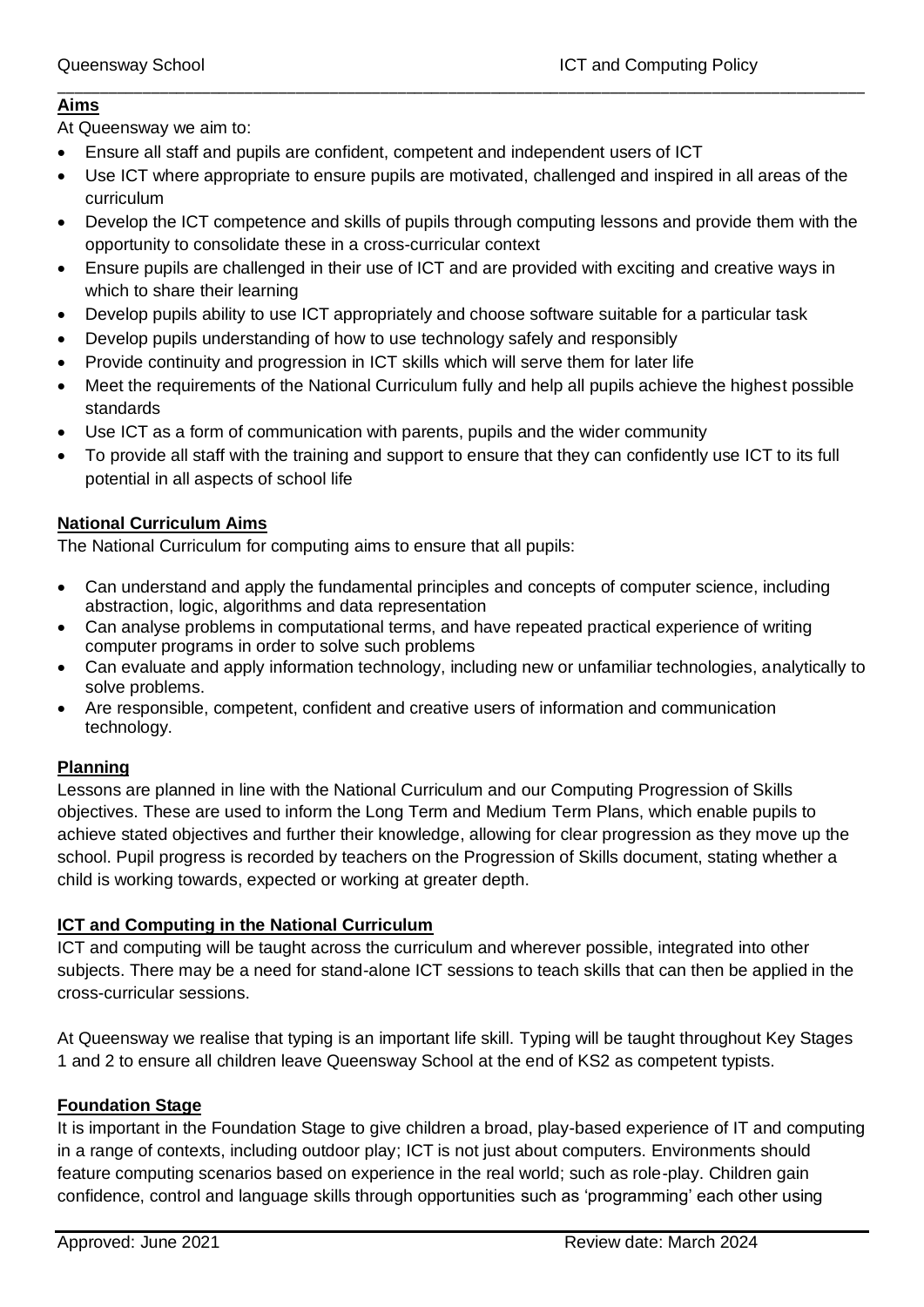\_\_\_\_\_\_\_\_\_\_\_\_\_\_\_\_\_\_\_\_\_\_\_\_\_\_\_\_\_\_\_\_\_\_\_\_\_\_\_\_\_\_\_\_\_\_\_\_\_\_\_\_\_\_\_\_\_\_\_\_\_\_\_\_\_\_\_\_\_\_\_\_\_\_\_\_\_\_\_\_\_\_\_\_\_\_\_\_\_\_\_\_\_\_\_ directional language to find toys/objects, creating artwork using digital drawing tools and controlling programmable toys including Beebots and remote control cars. Outdoor exploration is an important aspect and using digital recording devices such as video recorders, cameras and microphones can support children in developing communication skills. This is particularly beneficial for children who have English as an additional language. ICT falls within the 'Understanding of the World' strand; 'Technology':

- Children gain confidence, control and language skills through opportunities to engage in their lessons through the use of the interactive whiteboard
- Use ICT hardware to interact with age-appropriate computer software.
- Recognise that a range of technology is used in places such as homes and schools. They select and use technology for particular purposes.

#### **Key Stage One**

By the end of key stage 1 pupils will have been be taught to:

- Understand what algorithms are, how they are implemented as programs on digital devices, and that programs execute by following precise and unambiguous instructions
- Create and debug simple programs
- Use logical reasoning to predict the behaviour of simple programs
- Organise, store, manipulate and retrieve data in a range of digital formats
- Recognise common uses of information technology beyond school
- Use technology safely and respectfully, keeping personal information private; identify where to go for help and support when they gave concerns about content or contact on the internet or other technologies.

## **Key Stage Two**

By the end of key stage 2 pupils should be taught to:

- Design and write programs that accomplish specific goals, including controlling or simulating physical systems; solve problems by decomposing them into smaller parts
- Use sequence, selection, and repetition in programs; work with variables and various forms of input and output; generate appropriate inputs and predicted outputs to test programs
- Use logical reasoning to explain how a simple algorithm works and to detect and correct errors in algorithms and programs
- Understand computer networks including the internet; how they can provide multiple services, such as the world-wide web; and the opportunities they offer for communication and collaboration
- Use search technologies effectively, appreciate how results are selected and ranked, and be discerning in evaluating digital content
- Select, use and combine a variety of software (including internet services) on a range of digital devices to accomplish given goals, including collecting, analysing, evaluating and presenting data and information.
- Use technology safely, respectfully and responsibly; recognise acceptable and unacceptable behaviour; identify a range of ways to report concerns about content and contact.

#### **Online Learning**

As a school, we value the importance of providing opportunities for children to learn outside of school and we provide these depending on the age of the child.

Children will be provided with:

- Links from the school website to websites suitable for the age group
- A personal login to Google Classroom, Times Table Rock Stars and Charanga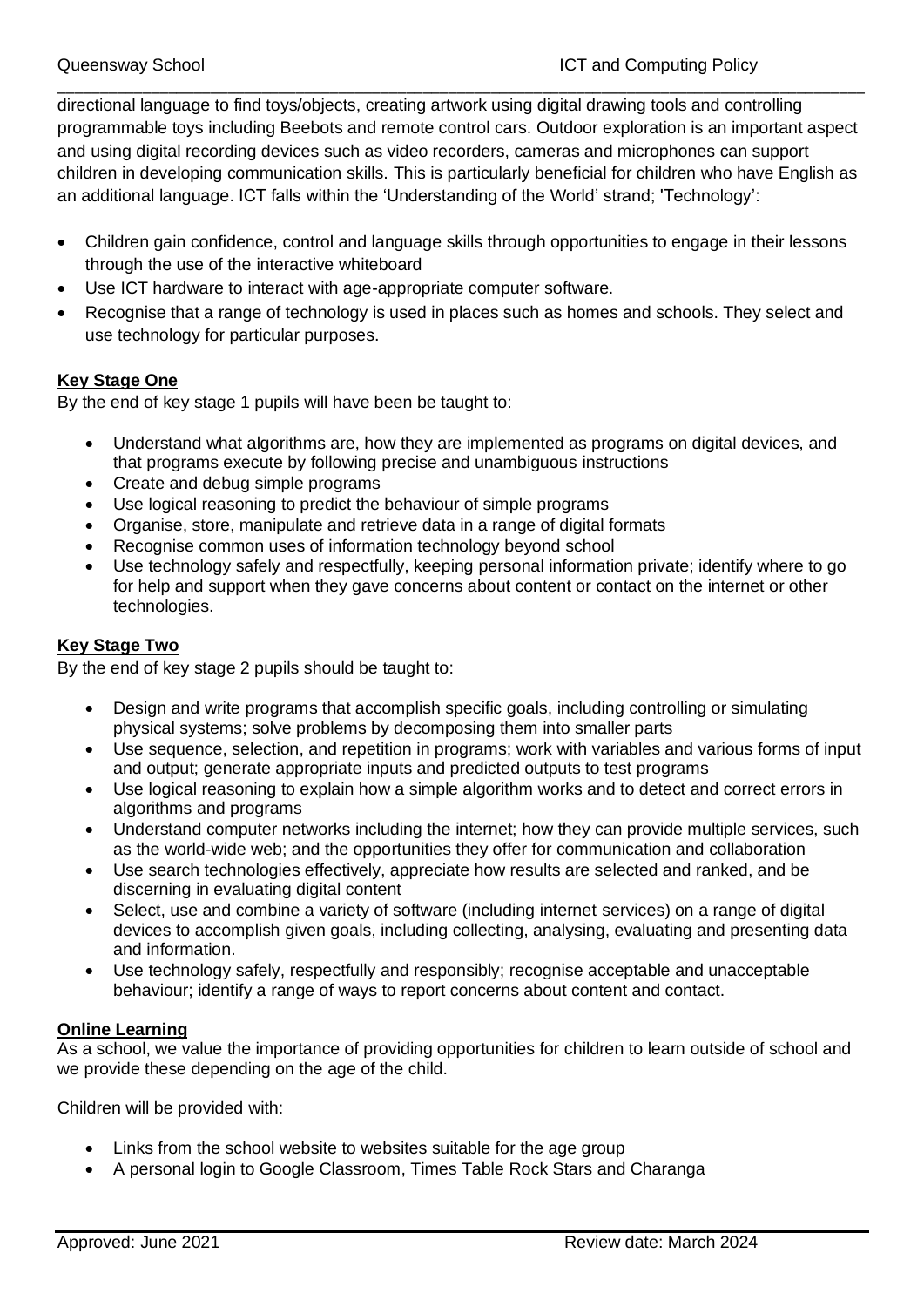## **Equal Opportunities in Computing and ICT**

We will ensure that all pupils are provided with opportunities to access the computing curriculum throughout the school. Through the planning and teaching stages, we ensure that the computing curriculum is available to all pupils, with equal and appropriate access regardless of faith, ability or need. We will periodically audit children's access to IT at home to ensure that children are not disadvantaged in any way when completing homework or remote learning.

\_\_\_\_\_\_\_\_\_\_\_\_\_\_\_\_\_\_\_\_\_\_\_\_\_\_\_\_\_\_\_\_\_\_\_\_\_\_\_\_\_\_\_\_\_\_\_\_\_\_\_\_\_\_\_\_\_\_\_\_\_\_\_\_\_\_\_\_\_\_\_\_\_\_\_\_\_\_\_\_\_\_\_\_\_\_\_\_\_\_\_\_\_\_\_

## **SEND**

The school recognises the advantages of the use of ICT by pupils with special educational needs. Outcomes on pupil profiles are supported through the use of specific programs and hardware**.**

#### **Assessment**

ICT will be assessed using formative assessment. Formative assessment will happen during computing lessons and will be used to inform future planning. Medium Term Plans will be annotated to reflect this assessment. Differentiation in set tasks, as well as the outcome from pupils will enable the teacher to assess whether a pupil needs extra time to consolidate skills or whether the pupil is ready to acquire more. Pupil progress is recorded by teachers on the Progression of Skills document, stating whether a child is working towards, expected or working at greater depth.

#### **Roles and Responsibilities**

#### **The school**

As a school we will endeavour to ensure that parents and pupils are fully aware of ways in which the internet and ICT can be used productively and safely. We will always ensure that we provide children with the opportunities to excel and achieve when using ICT and will ensure our curriculum is challenging and relevant. Before launching any system or initiative, we will make sure that the children's safety is at the forefront of our thoughts and we will keep the parents informed as necessary through newsletters and parents' events. E-safety guidance and websites are available via links on the school website. The school is corporately responsible for ensuring that copyright regulations are not infringed.

## **ICT Leader**

The ICT Leader will oversee planning in all year groups throughout the school and be responsible for raising standards in ICT. They will also be responsible for informing staff of new developments and initiatives and providing training opportunities where appropriate. The ICT Leader is responsible for overseeing and monitoring the teaching and learning in computing and the assessment of ICT across the school. They will liaise with other curriculum leaders to ensure effective use of ICT in their areas and keep abreast of new software. They will facilitate the use of ICT by updating the policy and scheme of work, coordinating and/or providing INSET and identifying the need to update resources.

#### **Teachers**

Class teachers are responsible for planning, teaching and recording pupil progress in Computing in accordance to the National Curriculum. They will also assist in the monitoring of pupil progress in Computing and ICT. Teachers are also responsible for using ICT on an everyday basis with their class, including the use of the interactive white board to provide visual stimulus. Teachers must respond to, and report, any e-safety or cyber bullying issues that they encounter within or out of school in accordance with e-safety and safeguarding procedures.

#### **Pupils**

Pupils should ensure that they use the Chromebooks, iPads and other IT equipment appropriately at all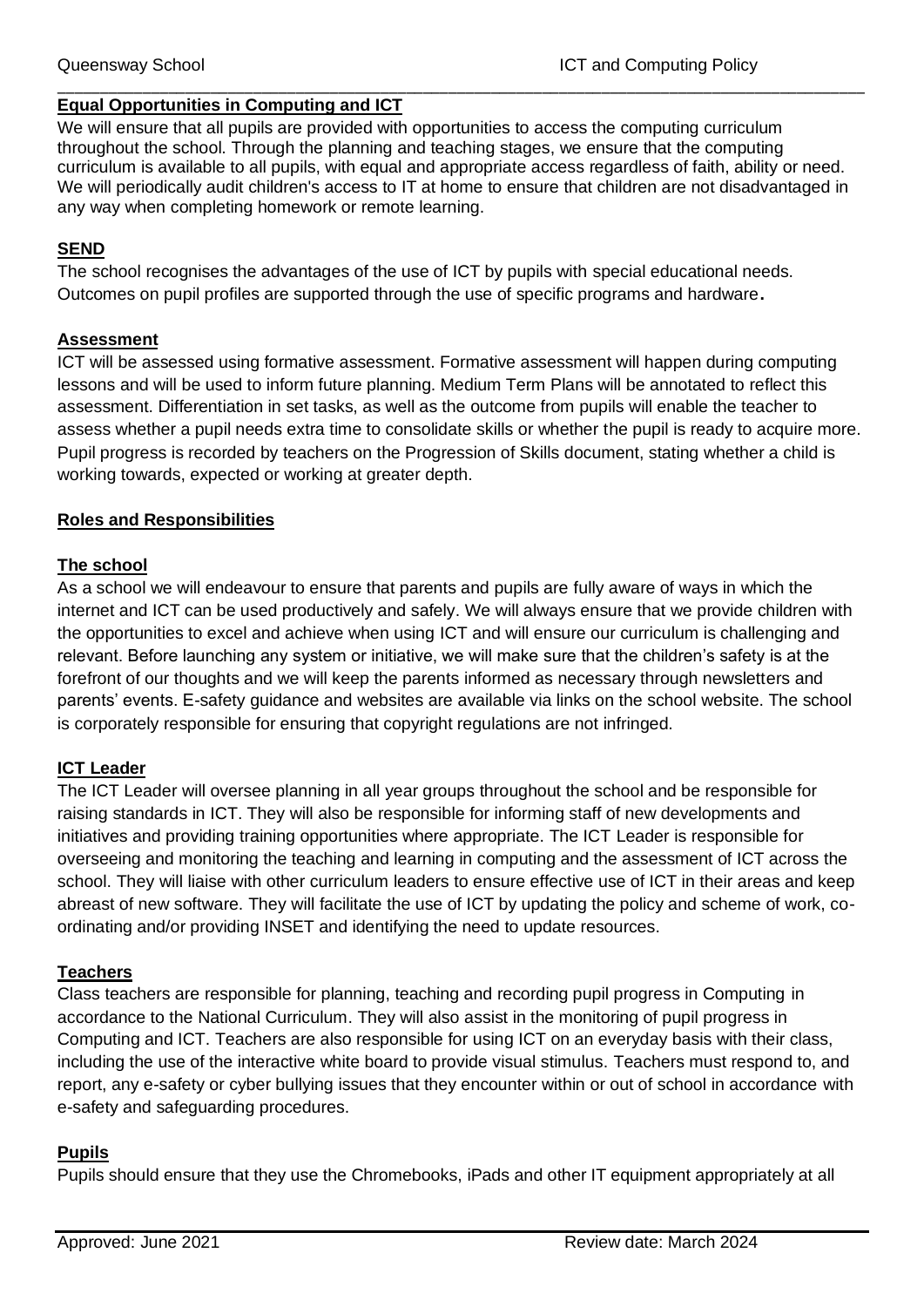times. It is expected that children will follow the school's Behaviour Policy when working online. If the children fail to do so, then the procedures outlined in these policies will be applied.

\_\_\_\_\_\_\_\_\_\_\_\_\_\_\_\_\_\_\_\_\_\_\_\_\_\_\_\_\_\_\_\_\_\_\_\_\_\_\_\_\_\_\_\_\_\_\_\_\_\_\_\_\_\_\_\_\_\_\_\_\_\_\_\_\_\_\_\_\_\_\_\_\_\_\_\_\_\_\_\_\_\_\_\_\_\_\_\_\_\_\_\_\_\_\_

#### **Parents**

Parents are asked to sign the Annual Permissions and to discuss this with their child. Parents should stay vigilant to the websites and content that their children are accessing and try to talk to their child about esafety and the use of the internet. If they have any questions or concerns then they should speak to their child's teacher, the ICT Leader, or the Headteacher.

#### **Internet and Email**

The internet may be accessed by staff and by children throughout their hours in school. We ask as a school that staff are vigilant as to the sites children are accessing and children should not be using the internet unattended.

Internet access is planned to enrich and extend learning activities and is part of the curriculum. When the Internet is being used, then the Behaviour Policy will always be strictly adhered to. The teaching of email, internet use and other aspects of e-safety will be covered within the computing curriculum planning, but staff should encourage regular dialogue that explores the benefits and potential dangers of using the internet. If users, especially children, see an inappropriate website or image, they should minimise the page immediately, or close their device and report the site to their class teacher who will report this. 123ICT will be contacted to attempt to get this site blocked.

Children are not currently issued with an individual email address but learn to use email through off-line software. Staff are provided with a school Office 365 email address and need to follow the guidelines when using this.

#### **Social Media**

As a school we recognise that social media and networking are playing an increasing role with everyday life and that many children are users of tools such as Facebook, Instagram and TikTok and. We will ensure that parents and pupils are kept fully aware of risks and issues that may arise and ways in which to minimise these risks. Pupils should not be signed up to most social networking sites due to the over-13 age limit, however we recognise that many are signed up either with or without parental knowledge.

## **E-Safety**

We take e-safety seriously and will ensure that computing and PSHE sessions teach how to minimise the risk when working on the Internet, managing passwords and respecting Copyright, as relevant to the children's age. All children will be taught about the Annual Permissions and will sign a copy. Useful ICT rules will also be displayed to ensure they are seen by children and visitors.

If a teacher suspects an e-safety issue within school, they should report these to the Designated Safeguarding Lead and parents contacted as appropriate.

## **Cyberbullying**

Cyber bullying can be defined as the use of Information and Communication Technology (ICT) deliberately to upset someone else and may involve email, virtual learning environments, chat rooms, social networking sites, mobile and landline telephones, digital camera images, games and virtual world sites. Through computing lessons, assemblies and PSHE, the children will be taught the smart rules:

| Safe<br>Keep safe by being careful not to give out personal information online. |  |
|---------------------------------------------------------------------------------|--|
|---------------------------------------------------------------------------------|--|